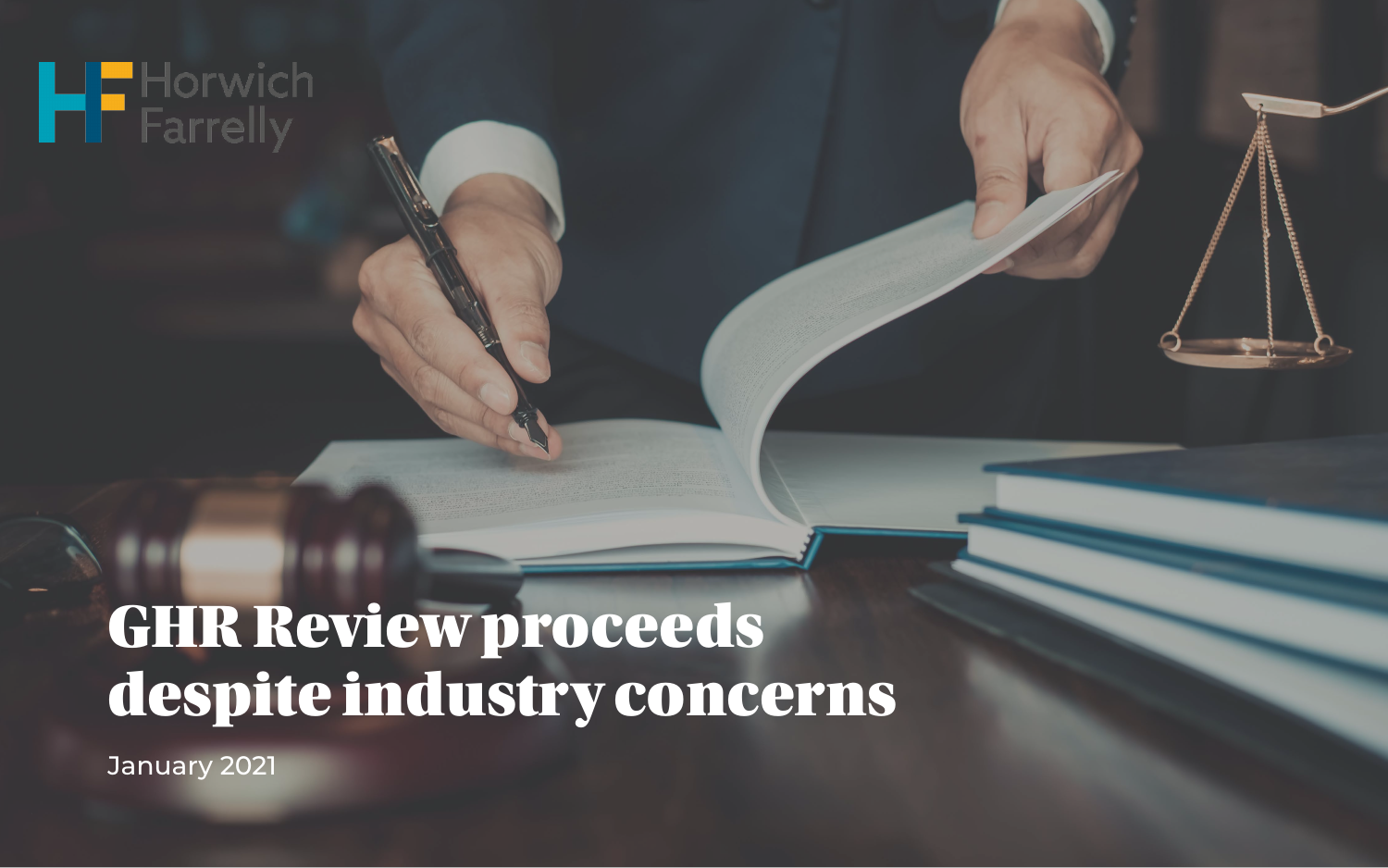**Guideline hourly rates have been top of the agenda for the costs world following the announcement that a CJC working group had been tasked with conducting a review. The working group's report has now been published and can be found [here.](https://www.judiciary.uk/wp-content/uploads/2021/01/20210108-GHR-Report-for-consultation-FINAL.pdf)**

The working group requested data from judges and industry bodies during last autumn. In response to that request FOIL and other bodies raised a number of concerns both in relation to the evidential base being used for the review and the timing of the review, coming amidst the pandemic and whilst there is other significant change underway, not least the Whiplash reforms.

HF believes the major flaw in the review remains the decision to ignore the impact of modern working methods and in particular the exacerbation and acceleration of that by COVID-19 and changing working methods. For example how many firms truly work from central London as opposed to working from home but their stated office being central London?

The working group decided that analysis of the costs and profit associated with running law firms could not be adequately asssesed and therefore looked for an alternative approach. That alternative approach was to rely on the sums awarded by cost judges. 

Unfortunately such an approach was in our opinion flawed, and was only ever going to result in the rates being increased. Costs judges are not routinely provided with evidence of a law firm's profit and loss and therefore have no way of seeing the financial impact of more efficient working methods on the top and bottom line.



## GHR review proceeds despite industry concerns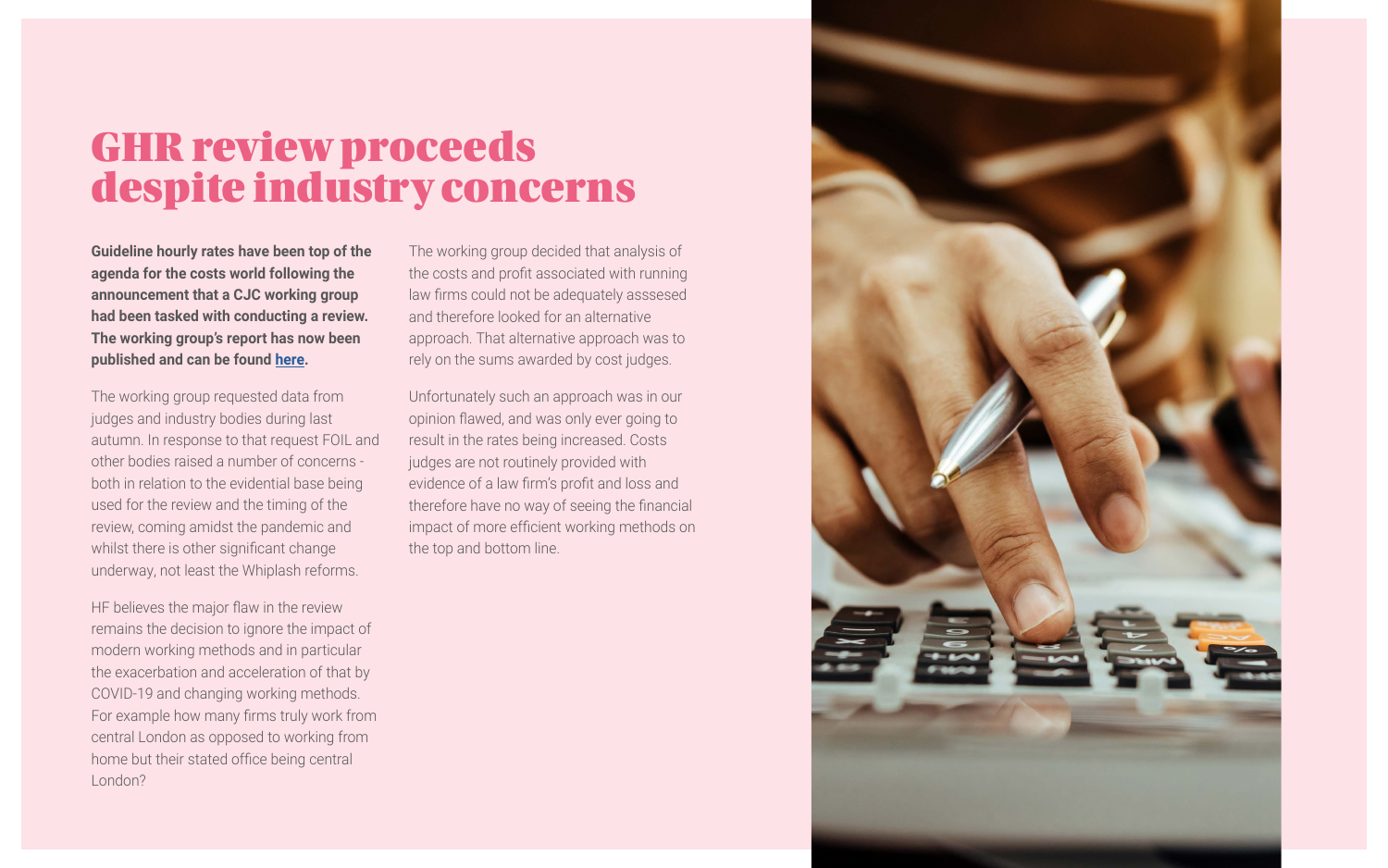|                   | <b>GRADE A</b> | <b>GRADE B</b> | <b>GRADE C</b> | <b>GRADE D</b> |
|-------------------|----------------|----------------|----------------|----------------|
| <b>LONDON 1</b>   | £512 (25.2%)   | £348 (17.6%)   | £270 (19.5%)   | £186 (34.8%)   |
| <b>LONDON 2</b>   | £373 (17.8%)   | £289 (19.5%)   | £244 (25%)     | £139 (10.4%)   |
| <b>LONDON 3</b>   | £282 (13.7%)   | £232 (15.8%)   | £185 (11.9%)   | £129 (7%)      |
| <b>NATIONAL 1</b> | £261 (20.2%)   | £218 (13.5%)   | £178 (10.7%)   | £126 (6.8%)    |
| <b>NATIONAL 2</b> | £255 (26.78%)  | £218 (23.2%)   | £177 (21.3%)   | £126 (13.5%)   |

**This inevitable outcome can now be seen in the working group's proposed figures:**

> Paul McCarthy will provide more detailed analysis of the recommendations, the likely impact and the opportunities presented through HFTV in the coming days. The consultation on these proposals is now open until 31/03/21 and can be found [here.](https://forms.office.com/Pages/ResponsePage.aspx?id=KEeHxuZx_kGp4S6MNndq2D9fyoof86xDjqmUjF03eRNUOTJXTDNPUElZUFJVM0NIR0NEOFY3WFRaQS4u)

There is also a strong case for there being no material change to the rates allowed in catastrophic injury cases. The rates allowed in those cases have always had little to do with the guideline rates. With the working group expressly rejecting a simple inflationary increase model there is no justification for significant increases on the rates currently allowed in such cases.

If anyone would like to discuss the recommendations or the consultation please contact Paul McCarthy.



**Paul McCarthy 0774 869 2454**

**Partner & Head of Costs paul.mccarthy@h-f.co.uk**